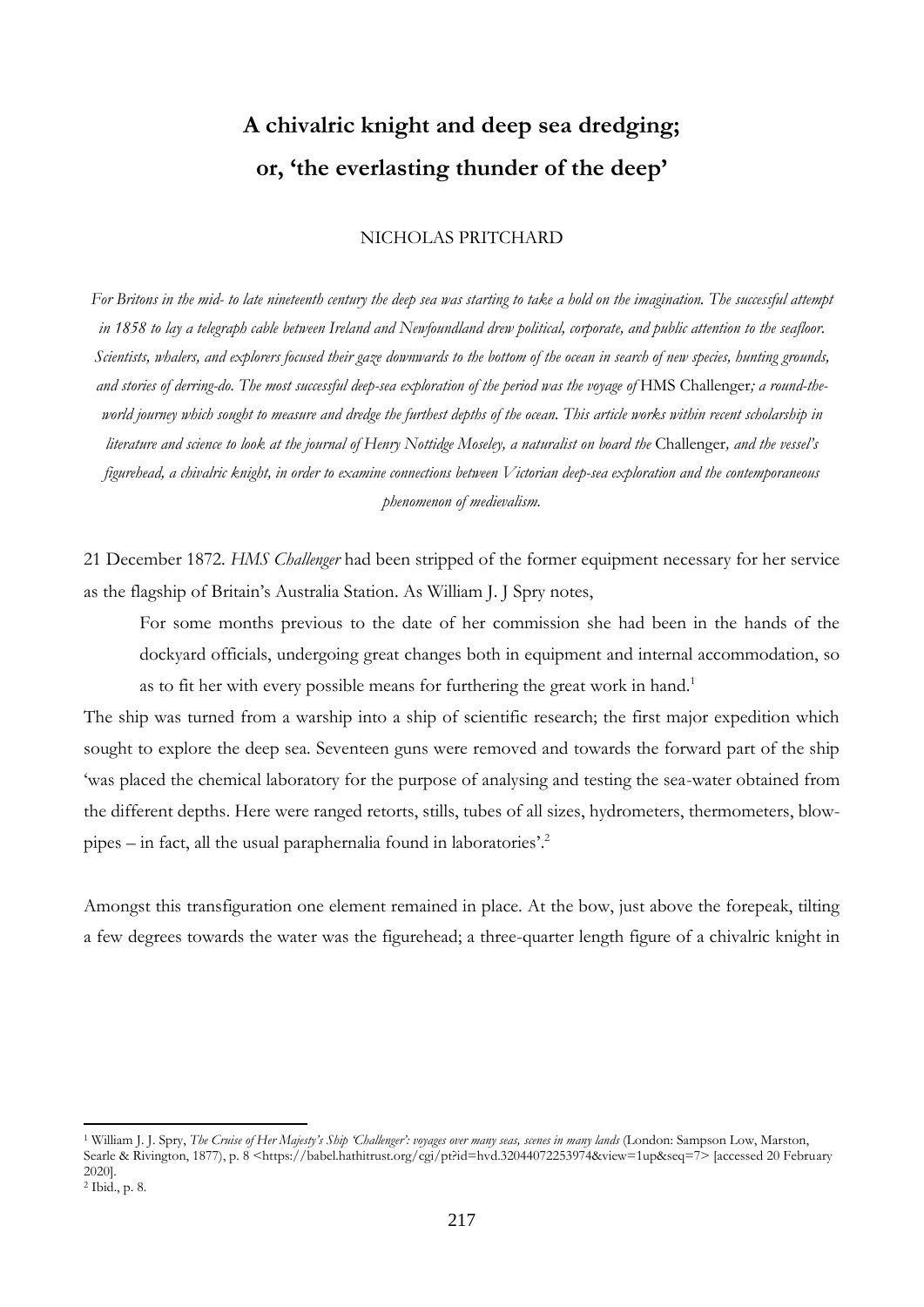armour, helmet, and heavy moustache (Fig.1). Designed by J. E. Hellyer in 1857 for the sum of  $f(10)$ , the figure remained with the *Challenger* until 1921.<sup>3</sup>



Figure 1: Hellyer*, Figurehead of the HMS Challenger* (c. 1857), wood (National Oceanographic Centre, Southampton; © National Oceanography Centre)

Nineteenth century Britain was, of course, a society looking beyond its shores. The rise of medievalism – exemplified in novels like Walter Scott's hugely popular *The Talisman* (1825) and, later in the century, in the juvenile fiction of Charlotte M. Yonge<sup>4</sup> – sought to romanticise, encourage, and justify the nation's imperial endeavours. Though most of these projects were carried out on the overland in the Middle East, Africa, and Asia, it became increasingly important for oceanographers to map the waterways which provided a route to such colonies. A thoroughly mapped out and 'known' ocean meant quicker and safer trips. It also meant, as became clear in the laying of sea-floor cables in the 1850s, quicker communications for trade and political domination. The deep sea, therefore, became an increasingly important focus for scientific study. Science provided a means of establishing order over the 'natural' world and turned previously unknown spaces into imperial places ripe for control and exploitation.<sup>5</sup>

The expedition of the *Challenger* and the figurehead which, quite literally, led her journey is a pertinent place to begin a discussion on knowledge of the deep sea in nineteenth-century Britain and the contemporary resurgence of medievalism in the metropole. In order to draw parallels between medievalism and Victorian science this article focuses on the journal of Henry Nottidge Moseley, published as *Notes by a Naturalist on the 'Challenger'* in 1879. This publication sits quite happily between

<sup>3</sup> David Pulvertaft, *Figureheads of the Royal Navy* (Seaforth: Barnsley, 2011), p. 209.

<sup>4</sup> For more on military recruitment in chivalric literature, see Mike Horswell, 'Creating Chivalrous Imperial Crusaders: the crusades in juvenile literature from Scott to Newbolt, 1825-1917', in *Perceptions of the Crusades, Volume One,* ed. by Mike Horswell and Jonathon Phillips (Abingdon: Routledge, 2018), pp. 28-47.

<sup>5</sup> Michael S. Reidy, 'From the Oceans to the Mountains: Spatial Science in an Age of Empire', in *Knowing Global Environments: New Historical Perspectives on the Field Sciences,* ed. Jeremy Vetter (New Brunswick: Rutgers University Press, 2011), pp. 17-8.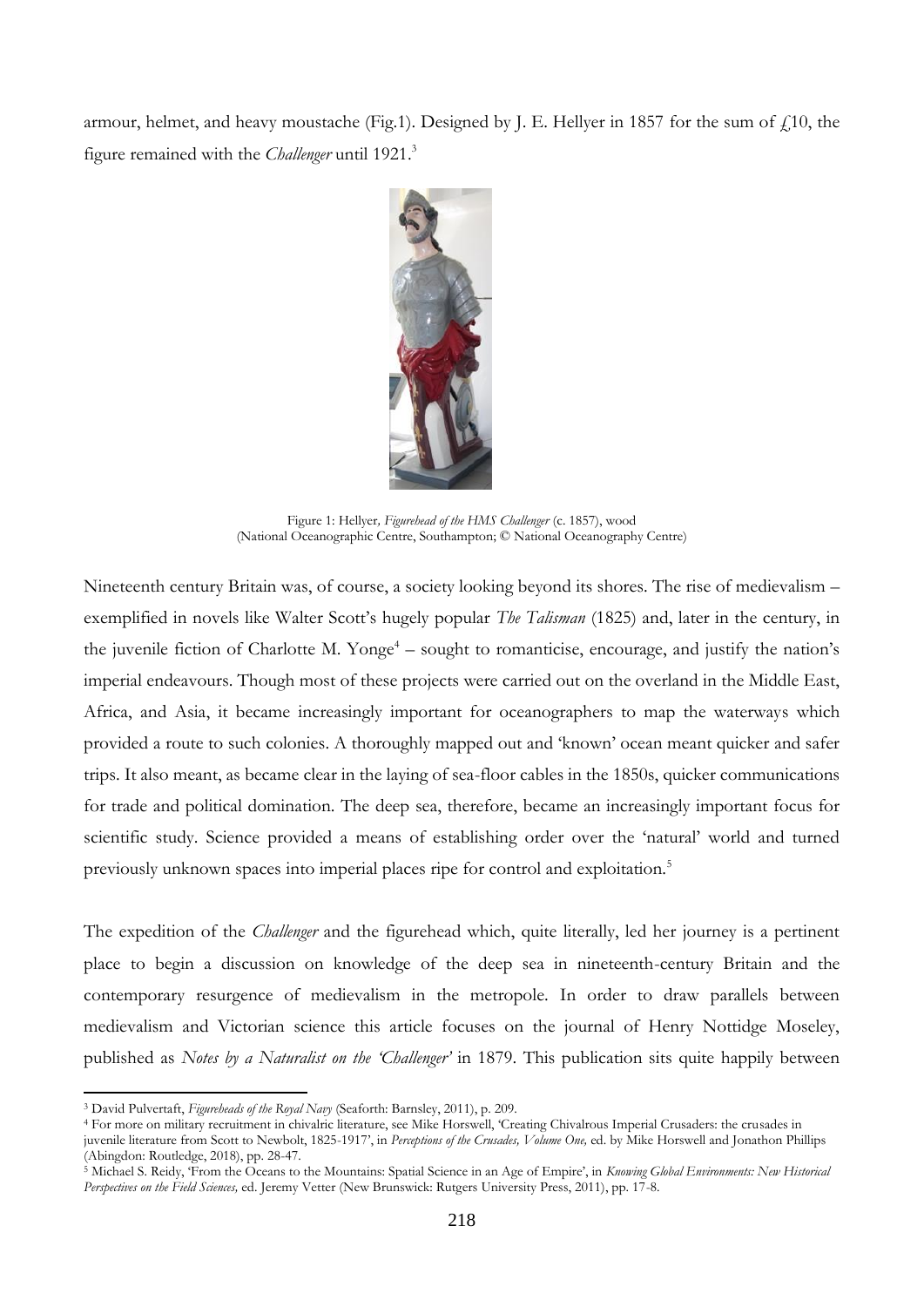William Spry's *The Cruise of Her Majesty's Ship 'Challenger'* – a rather more literary text fit for the non-specialist – and the volumes of reports by Thomson and Murray which describe the results of the research in extraordinary length from the various experiments conducted on board.<sup>6</sup> Moseley's text might be seen to incorporate literary, artistic, and personal reflections whilst also reporting on the experiments conducted by the author and others on board. Any connections between medievalism and late nineteenth-century deep-sea exploration, therefore, are most likely to be found in this text rather than the other two.

A reciprocity existed between the texts produced by persons of science, mariners, and writers of the deep sea. Matthew Fontaine Maury, the author of *The Physical Geography of the Sea* (1855), one of the founding texts for all deep-sea knowledge, spoke to whalers as they tended to stray from established shipping routes. Likewise, Jules Verne, the author of *20,000 Leagues Under the Sea,* spoke to mariners who had previously worked on the telegraph cabling ships before moving to transatlantic voyages. Furthermore, Verne crafted his novel with a copy of Maury's *The Physical Geography of the Sea* on his desk.<sup>7</sup> Such was the cyclical nature of the intertextual influence at work in these early days of deep-sea exploration. Moseley utilises Maury in order to bring lyrical verve to a section of *Notes from a Naturalist* – that section dealing explicitly with the deep sea – which Moseley himself sees of being of little interest in the general arc of his quest narrative. Moseley believes that, due to the lack of vegetation present on the seafloor, animals at great depths feed from the falling remains of other animals which live closer to the surface. Quoting Maury, Moseley writes: 'the sea, like the snow-cloud, with its flakes in a calm, is always letting fall upon its bed showers of microscopic shells'. <sup>8</sup> This illustrates one of the major intersections between medievalism and science; the need to construct a quest-like narrative which, seemingly always, relegates the space of the deep sea to an afterthought.

This exemplifies one of the main issues facing writers of the deep sea, such as Moseley. The structural necessity of working within a framework of frontier-facing; the need to build a narrative of 'never-hasthis-been-done-before' coupled with potentialities of danger and the exotic – from its Latin root of 'from the outside.' In the face of these influences Moseley begins to edit his journey. Stories occurring on land or on the top-sea are given precedent over those sections dealing with deep-sea life; the latter parts are put at the end of the journey in a section comprising only 2.7% of the entire journal.<sup>9</sup> This is very little considering the *Challenger*'s role as the first major deep-sea exploration vessel. The relatively small interest

<sup>6</sup> Spry; and Henry Nottidge Moseley, *Notes by a Naturalist on the 'Challenger'* (London, 1879)

<sup>&</sup>lt;http://dbooks.bodleian.ox.ac.uk/books/PDFs/590700787.pdf>; and C. Wyville Thomson and John Murray, *Report on the Scientific Results of the Voyage of the H.M.S Challenger during the years 1873-1876* (London: Longmans & Co., 1883), I – VIII.

<sup>7</sup> Helen M. Rozwadowski, *Fathoming the Ocean: The Discovery and Exploration of the Deep Sea* (Cambridge, MA: The Belknap Press of Harvard University, 2005), pp. 26-7.

<sup>8</sup> Matthew Fontaine Maury, quoted in Moseley, p. 582.

<sup>9</sup> Moseley, pp. 576-592.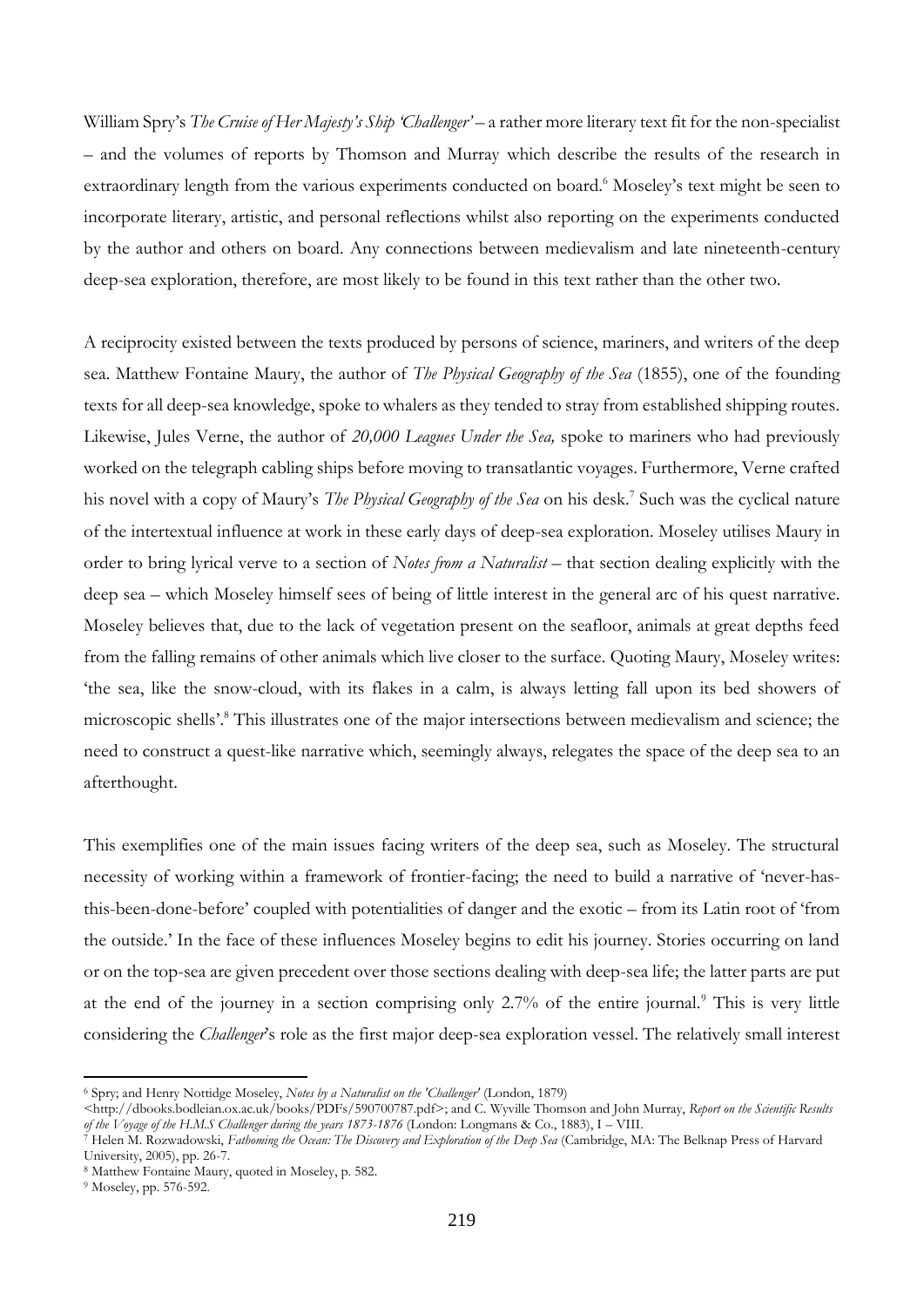in the dredging operations of the *Challenger* is illustrated by the actions of the crew onboard. In the early dredges 'every man and boy in the ship' would come to see what the dredging net had brought to witness but 'as the novelty of the thing wore off, the crowd became smaller and smaller, until at last only the scientific staff [...] awaited the arrival of the net'.<sup>10</sup> Moseley's account of deep-sea phenomena is pushed aside for a story of top-level (top-soil and top-water) close shaves and meetings with populations in confrontation rather than in cooperation. Moseley is, then, a challenger in his actions and attitude – whether to physical endurance, geographically 'known' limits, or native populations.

In Britain, Charles Kingsley, a novelist, scientist, and campaigner, began to make connections between medieval chivalric values and the man – for Kingsley it had to be a man – of science, specifically a naturalist such as Moseley, who would certainly have been aware of Kingsley through his writings and also through an acknowledgement by Charles Darwin in the second edition of *Origin of Species* (1861).<sup>11</sup> Kingsley believed in muscular Christianity (though he rejected the term) which appeared as a trope throughout the cultural landscape of our period.<sup>12</sup> Novels such as Scott's *The Talisman*, John G. Edgar's *The Boy Crusaders* (1865), and Charlotte M. Yonge's *The Prince and the Page* (1866) created the archetype of a strong, masculine, Christian man who displayed chivalric virtues. Kingsley feeds into this archetype when detailing his ideal of a naturalist:

[...] he should be brave and enterprising, and withal patient and undaunted; not merely in travel, but in investigation; knowing (as Lord Bacon might have put it) that the kingdom of nature, like the kingdom of heaven, must be taken by violence, and that only to those who knock long and earnestly, does the great mother open the doors of her sanctuary.<sup>13</sup>

The role of the naturalist is to work upon nature with a force more akin to military endeavours than scientific study. 'Brave and enterprising' men who must take 'nature' by 'violence'. This, too, is the language of a challenger confronting an opponent – whether that is an opponent in a duel or in a landscape, perhaps even against a landscape.

Figureheads made for naval vessels after 1750 began to represent individual figures rather than groups. The figures represented would often try to work in relation to the ship's name.<sup>14</sup> In the case of *HMS Challenger* a chivalric knight was chosen. Jousting matches were an integral aspect of the resurgence of

<sup>10</sup> Moseley, p. 578.

<sup>11</sup> Adelene Buckland, *Novel Science: Fiction and the Invention of Nineteenth-Century Geology* (Chicago: Chicago University Press, 2013), p. 180.

<sup>12</sup> For more on Kingsley and 'muscular Christianity' see Donald E. Hall, *Fixing Patriarchy: Feminism and Mid-Victorian Male Novelists*  (Basingstoke: Macmillan, 1996).

<sup>&</sup>lt;sup>13</sup> Charles Kingsley quoted in Buckland, p. 185.

<sup>14</sup> Michael K. Stammer, 'Ship-decoration' on *Oxford Art Online: Grove Art Online* (2003), <https://ezproxy-

prd.bodleian.ox.ac.uk:2095/10.1093/gao/9781884446054.article.T078308> [accessed 18 February 2020].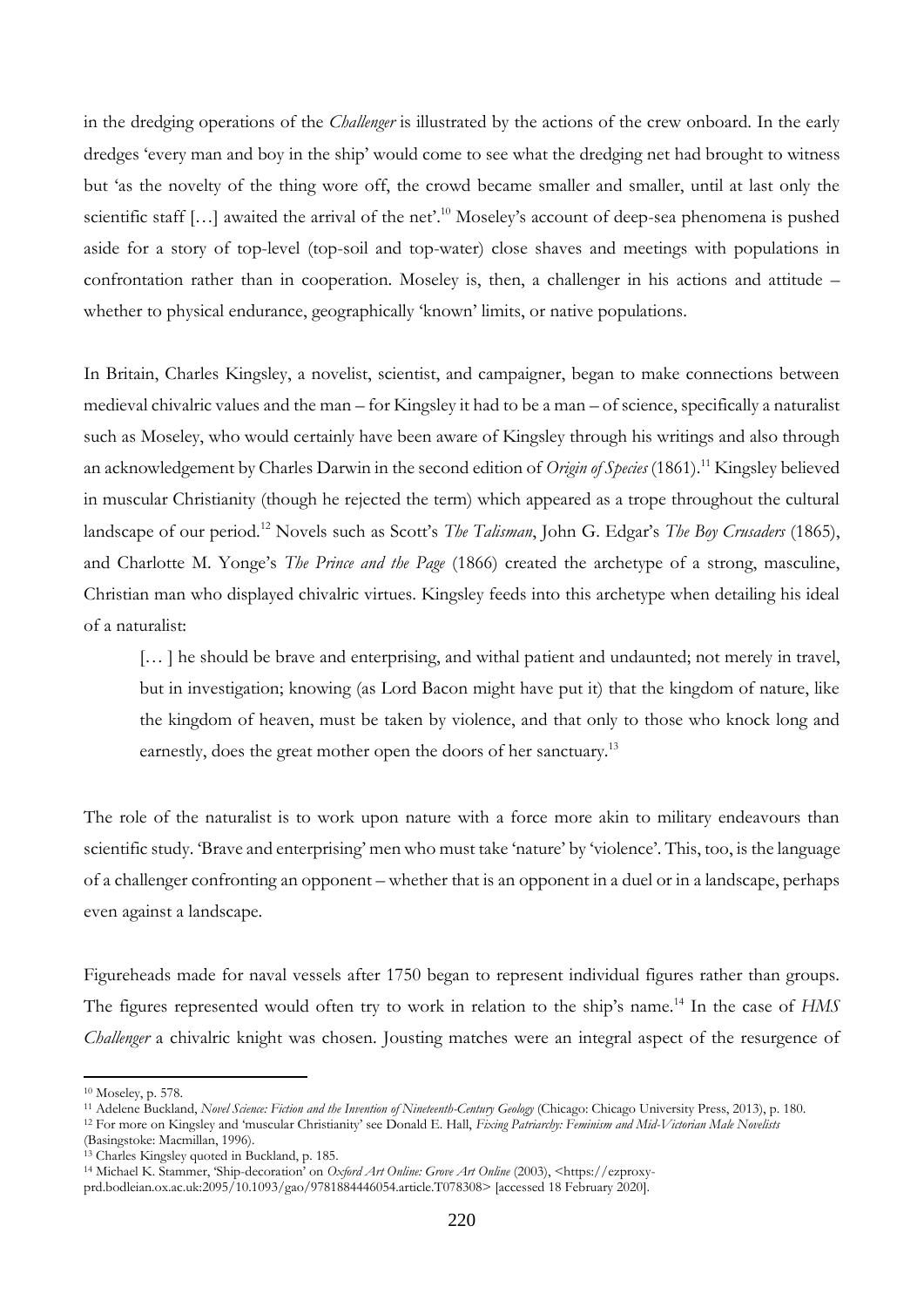medievalism in the long nineteenth century and beyond. The Eglinton Tournament, or the 'revived Eglinton Tournament', of 1839 was a jousting competition that sought to re-enact previous such tournaments in what was thought to be their original fashion.<sup>15</sup> The Earl of Eglinton, serving as Lord of the Tournament, was dressed 'In a Suit of Gilt Armour, richly chased.'<sup>16</sup> Most others were dressed in 'suit[s] of polished steel armour'.<sup>17</sup> Illustrations of the tournament focus on competition and victory rather than merely displaying costume. For instance, James Henry Nixon's *The Presentation of the Knight* depicts a victorious knight being displayed to a crowned female figure who looks on from a balcony.<sup>18</sup>

These various tropes of medievalist representation find their way into Hellyer's figurehead for the *Challenger*. Hellyer's knight is clad in Tudor-styled armour, like that worn at the Eglinton Tournament. Stopping three-quarter length down the figure, the base comes to resemble a horse-saddle with red cloth – perhaps representing a caparison worn by knights to signify an allegiance in various forms (Fig.1). A figurehead of a similar design, maker unknown, was made for the *Sir Lancelot* clipper which undertook merchant expeditions to China in the latter half of the nineteenth century.<sup>19</sup> Like the knight of the *Challenger,* the *Lancelot* figurehead has a heavy moustache, dark hair and blue eyes. His gaze is also slightly upwards as if to mirror the presentation of the knight in Nixon's *Presentation of the Knight*. <sup>20</sup> The posture of the figures points us to one of the most significant features of the Victorian chivalric code: the association between violence, courtship, and good manners. For Walter Scott, chivalry saw the marriage between religious zeal and 'devotion to the female sex.'<sup>21</sup>

Part of the performance for religious zeal was the taking of the Holy Land and representations of knights in art and literature very frequently portray the chivalric figure 'saving' a female companion – often scantily dressed if not completely nude – from an immediate danger. This is exemplified in *The Knight Errant* by Sir John Everett Millais (Fig.2). Millais maintains the chivalric virtues of the knight by casting his glance to the back of the female figure's head, suggesting an unwillingness to take advantage of the nude woman before him. At the same time, Millais allows the viewer, *voyeur,* to maintain a complete view of the nude figure. This rather disturbing moral double standard allows the artist to celebrate Victorian chivalric values whilst also maintaining the viewer's male gaze upon the bound woman. Furthermore, the physical power

<sup>15</sup> Mark Girouard, *Return to Camelot: Chivalry and the English Gentleman* (London: Yale University Press, 1981)*,* p. 8.

<sup>16</sup> Eglinton Castle. *Programme of the Procession from the Castle to the Lists, at the Tournament, at Eglinton Castle, Aug. 28th and 29th, 1839* (1839), p. 7. <sup>17</sup> Ibid., p. 12.

<sup>18</sup> James Henry Nixon, *The Presentation of the Knight,* pencil, watercolour and bodycolour on paper, 36 × 51 cm (Private Collection, Abbott and Holder JV, Bridgeman Images) <https://ezproxy-prd.bodleian.ox.ac.uk:2170/en/asset/341208/summary>.

<sup>19</sup> *Figurehead of the Sir Lancelot,* wood, 155 × 68 × 57 cm, Cutty Sark Trust, London <http://figureheads.ukmcs.org.uk/sir-lancelot/>. <sup>20</sup> Nixon, *The Presentation of the Knight.*

<sup>21</sup> Walter Scott, 'Chivalry,' in *Encyclopædia Britannica*, Britannica.com. 2015 (2018). <http://www.britannica.com/topic/Sir-Walter-Scott-onchivalry-1987278> [accessed 19 February 2020].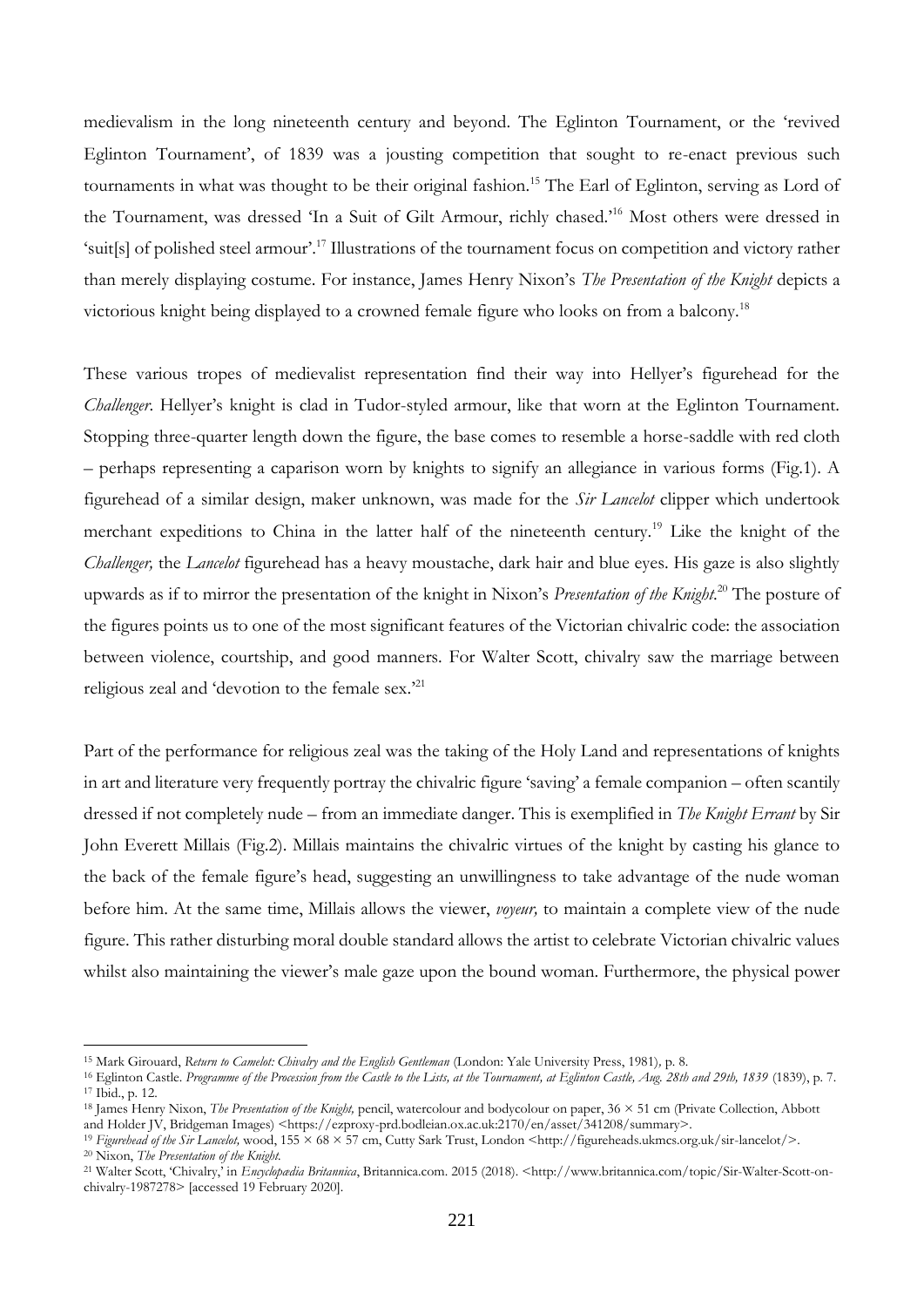belongs to the knight; his instrument of liberation (sword) might just as easily be used as a weapon of domination and threat.



Figure 2: Sir John Everett Millais, *The Knight Errant* (c. 1870), oil on canvas, 184 × 135 cm (Tate, London; photo © Tate, CC-BY-NC-ND 3.0 (Unported) https://www.tate.org.uk/art/artworks/millais-the-knight-errant-n01508)

A curious parallel exists between the Victorian naturalist and the chivalric knight in this regard. Whilst appearing to celebrate and have a genuine interest in species, fauna, and the deep sea, the Victorian naturalist approaches their subject with a weapon as much as with a sketchbook. Kingsley's dictum that nature 'must be taken by violence' appears to be true throughout Moseley's journal. One of the more setpiece moments in his journal takes the form of an encounter between Moseley and a sea-elephant. Coming upon the animals by the Kerguelen Islands, Moseley and Lieutenant Channer attempt to stun the seaelephant by 'hammering him on the snout with a stick heavy loaded with lead' but to no effect.<sup>22</sup> The 'beast' raised its head and opened its huge mouth to the widest, showing formidable teeth and a capacious pinkish gullet, from which proceeded loud and angry roars'.<sup>23</sup> A sense of added danger is created by reference to *Anson's Voyages Around the World* which describes the painful death of a sailor from a sea-lion's bite.<sup>24</sup> After the challenge with the sea-elephant the chivalric tropes continue. Moseley recounts trading a relic from the meeting with a sailor for a sovereign and a bottle of whisky. The character of the sailor is stressed by Moseley who says that, for the sailor, 'it was a matter of honour with him that he should get a drink for his shipmates out of the proceeds.<sup>25</sup> In this singular event, therefore, we see chivalric themes of one-onone militarism, bravery, and a sense of fraternal moral duty.

It is at the level of the deep sea, however, that the links between medievalism – personified by our chivalric knight figurehead – and Victorian science become rooted in time and place. Increasingly, from the

<sup>22</sup> Moseley, p. 201.

<sup>23</sup> Ibid.

<sup>24</sup> Richard Walter, *Anson's Voyage Around the World: the Text Reduced* (Online: Gutenberg, 2005)

 $\langle$ https://www.gutenberg.org/files/16611/16611-h/16611-h.htm#anson-09> (ch. 9, para. 5 of 5).

<sup>25</sup> Moseley, p. 204.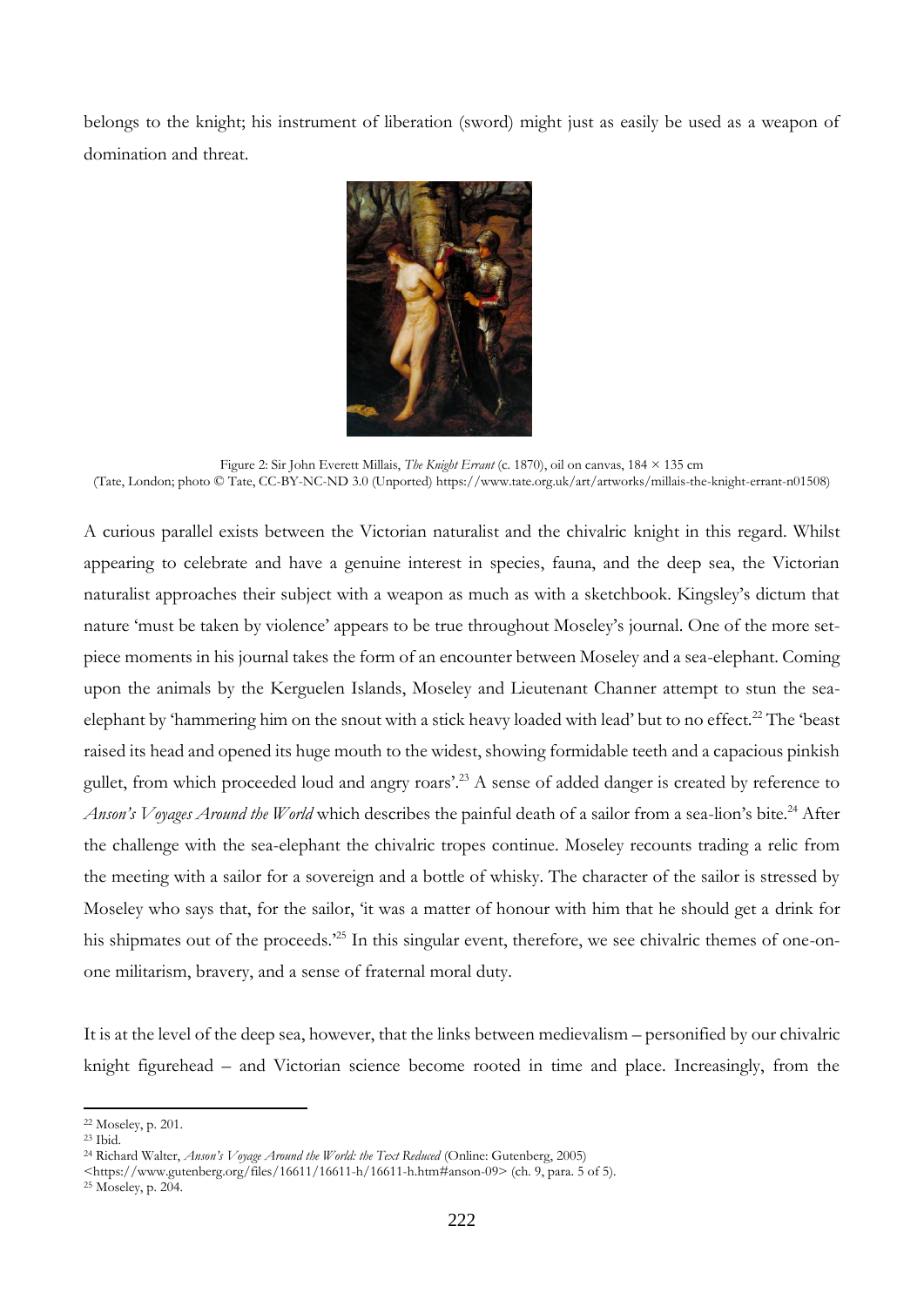Romantic period onwards, the sea had come to represent an archive; a place to peer into the past of the earth whilst also offering an opportunity to 'renew' oneself with the healing powers of the water.<sup>26</sup> The metaphor of the sea as a holder of the world's history was gendered female. In Roden Noel's 'Sea-Slumber Song', the sea-mother cradles the listener as the poem moves under the surface of the water.<sup>27</sup> The history of the earth, for the scientists on board the *Challenger,* was theirs, in a sense, for their own discovery – just as in the female nude in Millais's painting discussed above. As the first major deep-sea exploration voyage, the tomes of research and knowledge produced by *HMS Challenger* would define the deep sea for future researchers. The creatures dredged from the seafloor were mostly dull to Moseley's interest. The exceptions, however, were those capable of creating and emitting their own light: 'sometimes the sea far and wide, as far as the eye can see, is lighted up with sheets of a curious weird-looking light, and wherever the water breaks a little on the surface before the breeze, the white foam is brilliantly illuminated'.<sup>28</sup>

Moseley metaphorically – through writing his journal – and literally writes his name upon these creatures. Pyrosoma must have its surface stimulated in order to emit its light once out of water. To demonstrate this Moseley writes: 'I wrote my name with my finger on the surface of the giant pyrosoma, as it lay on deck in a tub at night, and my name came out in seconds in letters of fire.<sup>29</sup> This act mirrors the signing of an heraldic hereditary on the history of a nation. During the long nineteenth century in Europe, particularly in Britain and France, when industrial workers were creating more and more evidence of their labour upon the surface of the landscape, the wealthy sought more innovative methods of excluding these efforts from memory.<sup>30</sup> One way in which this was done was through a return to, and promotion of, heraldic symbols. What better way to prove your worth than to have it guaranteed by your ancestors? Indeed, one of those taking part in the Eglinton Tournament, the Earl of Craven, was wearing the actual armour worn by his grandfather when he took part at Eglington as the Knight of the Griffin.<sup>31</sup> When we look at the figurehead on the forepeak of *HMS Challenger* we can see at its base emblems of heraldic lineage. Moseley's act is one of possession, rather than simple animation of the properties of pyrosoma. Moseley decides to enact his own self-signifier, his name, upon the creature and then delight in seeing it come to life in bright lights.

<sup>&</sup>lt;sup>26</sup> Alain Corbin, *The Lure of the Sea: The Discovery of the Seaside in the Western World, 1750-1840*, trans. by Jocelyn Phelps (Berkeley: University of California Press, 1994), pp. 97-100; and Rozwadowski, p. 7. [Accessed 20 February 2020.]

<sup>27</sup> Karen Leistra-Jones, '"The Deeps have Music Soft and Slow": Sounding the Ocean in Elgar's *Sea Pictures',* in *Music and Letters,* vol. 97, no. 1 (2016), p. 64.

<sup>28</sup> Moseley, p. 574.

<sup>29</sup> Ibid., p*.* 575.

<sup>30</sup> Pierre Nora's distinction between 'memory' and 'history' in 'Between Memory and History: Le Lieux de Mémoire' in *Representations,* no. 26, Special Issue: Memory and Counter-Memory (1989), pp. 7-24.

<sup>31</sup> Girouard, p. 8.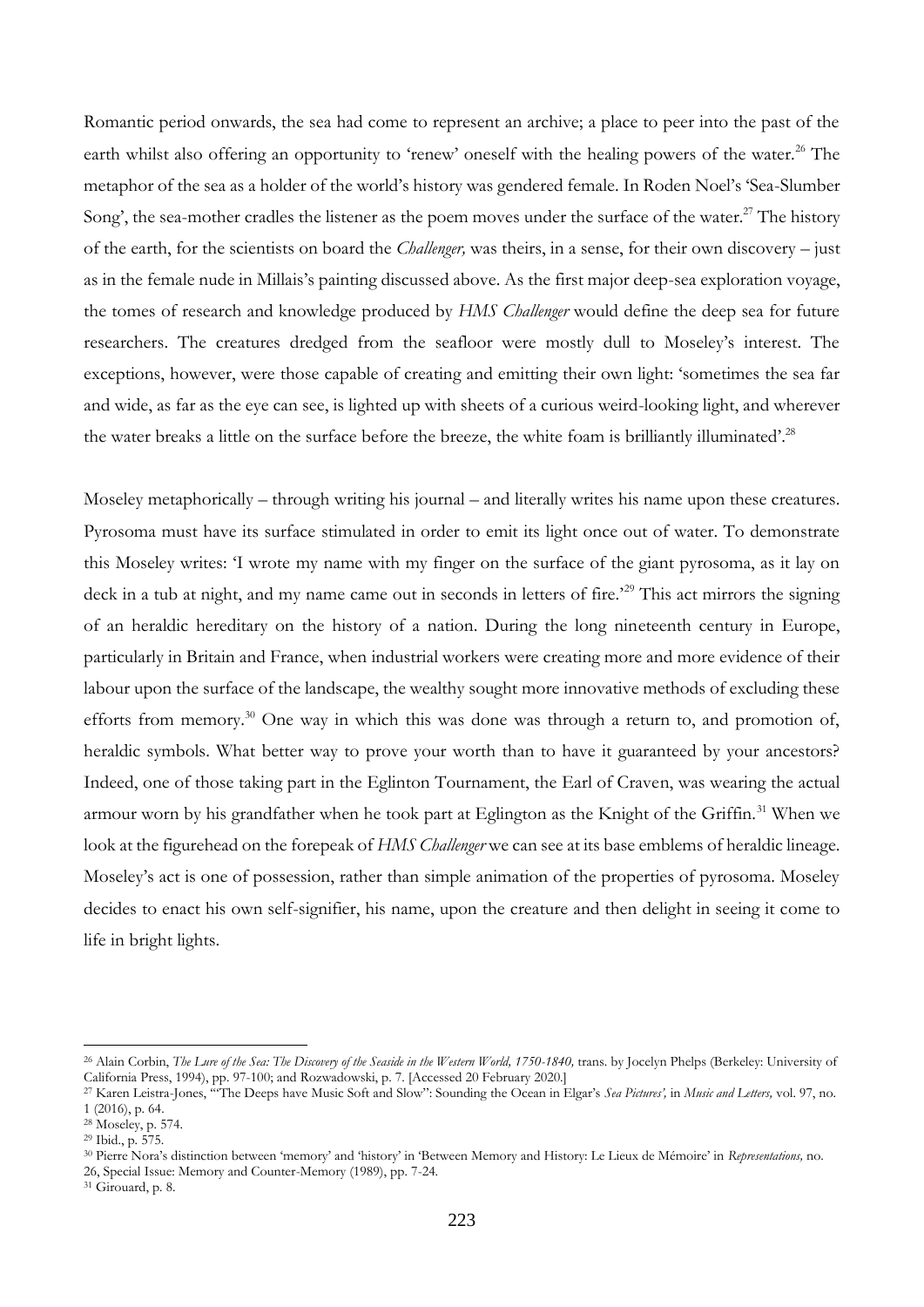This is a tentative attempt at connecting nineteenth-century medievalism with scientific research. By taking two occurrences on *HMS Challenger* – the figurehead and the writing of Moseley's journal – it is hoped to demonstrate patterns of thought, hidden prejudices, blind-spots, and structural problems which occur between the two phenomena. Rather unusually, the argument is brought to fruition in the person of the film director James Cameron. This occurs in two instances. Firstly, in his film *Titanic* (1997), which features numerous bearded men rather self-consciously performing acts of chivalry whilst at the same time framing highly damaging depictions of working-class characters (Jack, played by Leonardo DiCaprio) whose only job is to save and then die (rather than the knightly role of save then marry).<sup>32</sup> Famously this film also features deep-sea footage of the sunken *RMS Titanic.* Extraordinarily, a founding scholar of modern medievalist studies, Mark Girouard (referenced throughout this article) begins his book *Return to Camelot* with a discussion of accounts of chivalric acts performed on the *Titanic* – some sixteen years before the release of Cameron's film.<sup>33</sup>

The second, but more illustrative example, is James Cameron's own exploration of the deep sea as portrayed in his film *Aliens of the Deep.*<sup>34</sup> As the writer Stacy Alaimo points out, the film shows very little of the deep sea or the creatures that live there and instead decides to focus on the technological dramas which proceed and follow from an exploration into such areas.<sup>35</sup> Cameron names this descent vehicle *Deepsea Challenger*<sup>36</sup> and, despite various minor acknowledgments towards deep-sea life, the essential theme of the film is the human conquering of the unknown and the 'pure' space of the deep sea. The genealogy of *HMS Challenger*'s name, therefore, provides a final insight into how memories of the voyage have been upheld and used. That the memories should converge, in theme and tone, so strongly with Victorian medievalism is cause for further research. Explorations to the deep sea, therefore, were not undertaken by quiet scientists interested only in species, fauna, and oceanography. Imperial projects occurred in the ocean's depths too. Historical and artistic justifications and motivations for such journeys came in the form of Victorian medievalism. Within 'the everlasting thunder of the deep,' as E. G. A. Holmes writes in 'Liscannor Bay', 'there is never silence,' but, as we have seen, a conquering of the natural world and a science of imperialism and exploitation.<sup>37</sup>

<sup>32</sup> *Titanic*, dir. *James Cameron* (20th Century Fox, 1997).

<sup>33</sup> Girouard, p. 4.

<sup>34</sup> *Aliens of the Deep,* dir. James Cameron and Steven Quake (Walt Disney Pictures, Walden Media, and Earthship Productions: 2005). <sup>35</sup> Stacy Alaimo, 'Feminist Science Studies and Ecocriticism: Aesthetics and Entanglement in the Deep Sea', in *The Oxford Handbook of* 

*Ecocriticism,* ed. by Greg Gerrard (Oxford, Oxford University Press, 2014), (pp. 188-204), p. 193.

<sup>36</sup> Ker Than, 'James Cameron Completes Record-Breaking Mariana Trench Dive', *National Geographic News* (2012)

 $\langle$ https://www.nationalgeographic.com/news/2012/3/120325-james-cameron-mariana-trench-challenger-deepest-returns-science-sub/> [accessed 20 February 2020].

<sup>37</sup> E. G. A. Holmes, 'Liscannor Bay', in *Sea-Music: An Anthology of Poems,* ed. by Elizabeth Amelia Sharp (London: 1887), p. 148.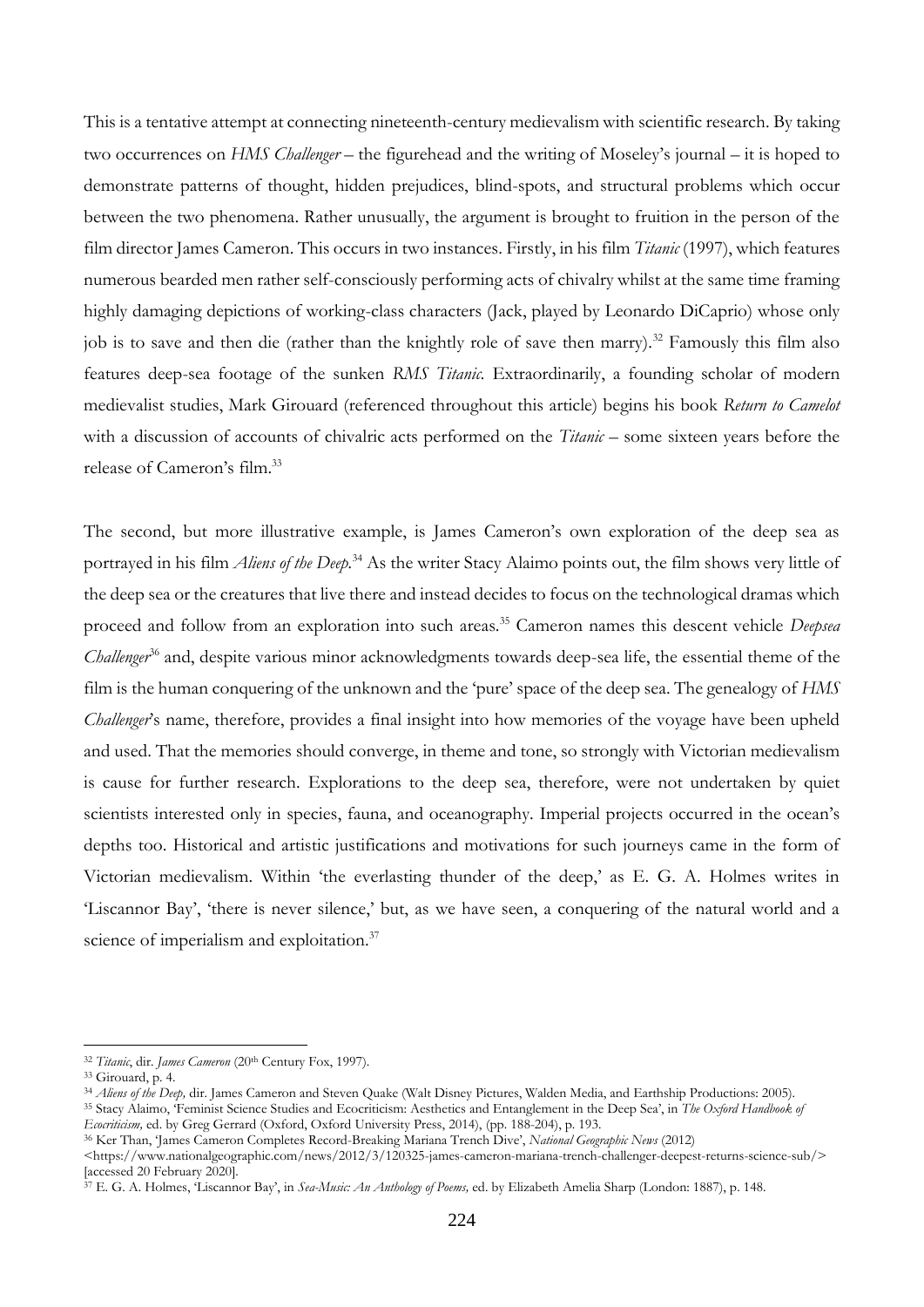## **BIBLIOGRAPHY**

#### **Primary Sources**

*Aliens of the Deep,* dir. James Cameron and Steven Quake (Walt Disney Pictures, Walden Media, and Earthship Productions: 2005)

Eglinton Castle. *Programme of the Procession from the Castle to the Lists, at the Tournament, at Eglinton Castle, Aug. 28th and 29th* (1839)

*Figurehead of the Sir Lancelot*, wood, 155 × 68 × 57 cm, Cutty Sark Trust, Greenwich, London http://figureheads.ukmcs.org.uk/sir-lancelot/ [accessed 20 February 2020]

Holmes, E. G. A., 'Liscannor Bay', *Sea-Music: An Anthology of Poems,* ed. by Elizabeth Amelia Sharp (London: 1887)

Moseley, Henry Nottidge, *Notes by a Naturalist on the 'Challenger'* (London, 1879) <http://dbooks.bodleian.ox.ac.uk/books/PDFs/590700787.pdf> [accessed 20 February 2020]

Nixon, James Henry*, The Presentation of the Knight*, pencil, watercolour and bodycolour on paper, 36 × 51 cm, Private Collection, Abbott and Holder JV, Bridgeman Images <https://ezproxyprd.bodleian.ox.ac.uk:2170/en/asset/341208/summary> [accessed 20 February 2020]

Scott, Walter, 'Chivalry,' in Encyclopædia Britannica, Britannica.com. 2015 (2018) <http://www.britannica.com/topic/Sir-Walter-Scott-on-chivalry-1987278> [accessed 19 February 2020]

Spry, William J. J., *The Cruise of Her Majesty's Ship 'Challenger: voyages over many seas, scenes in many lands* (London: Sampson Low, Marston, Searle & Rivington, 1877)

<https://babel.hathitrust.org/cgi/pt?id=hvd.32044072253974&view=1up&seq=7> [accessed 20 February 2020]

Thomson, C. Wyville and John Murray*, Report on the Scientific Results of the Voyage of the H.M.S Challenger during the years 1873-1876*, (London: Longmans & Co., 1883), 8 volumes

*Titanic*, dir. James Cameron (20th Century Fox, 1997)

Walter, Richard, *Anson's Voyage Around the World: the Text Reduced* (Online: Gutenberg, 2005) <https://www.gutenberg.org/files/16611/16611-h/16611-h.htm#anson-09> [accessed 20 February 2020]

#### **Secondary Sources**

Alaimo, Stacy, 'Feminist Science Studies and Ecocriticism: Aesthetics and Entanglement in the Deep Sea', *The Oxford Handbook of Ecocriticism,* ed. Greg Gerrard (Oxford: Oxford University Press, 2014), pp. 188-204

Buckland, Adelene, *Novel Science: Fiction and the Invention of Nineteenth-Century Geology* (Chicago: Chicago University Press, 2013)

Corbin, Alain*, The Lure of the Sea: The Discovery of the Seaside in the Western World, 1750-1840*, trans. Jocelyn Phelps (Berkeley: University of California Press, 1994)

Girouard, Mark, *Return to Camelot: Chivalry and the English Gentleman* (London: Yale University Press, 1981)

Hall, Donald E., *Fixing Patriarchy: Feminism and Mid-Victorian Male Novelists* (Basingstoke: Macmillan, 1996)

Horswell, Mike, 'Creating Chivalrous Imperial Crusaders: the crusades in juvenile literature from Scott to Newbolt, 1825-1917', *Perceptions of the Crusades, Volume One*, ed. Mike Horswell and Jonathon Phillips (Abingdon: Routledge, 2018), pp. 28-47

Leistra-Jones, Karen, '"The Deeps have Music Soft and Slow": Sounding the Ocean in Elgar's *Sea Pictures*' *Music and Letters*, Vol. 97, No. 1 (Oxford: Oxford University Press, 2016), pp. 61-99

Nora, Pierre, 'Between Memory and History: Le Lieux de Mémoire', *Representations*, No. 26, Special Issue: Memory and Counter-Memory (1989), pp. 7-24

Pulvertaft, David, *Figureheads of the Royal Navy* (Seaforth: Barnsley, 2011)